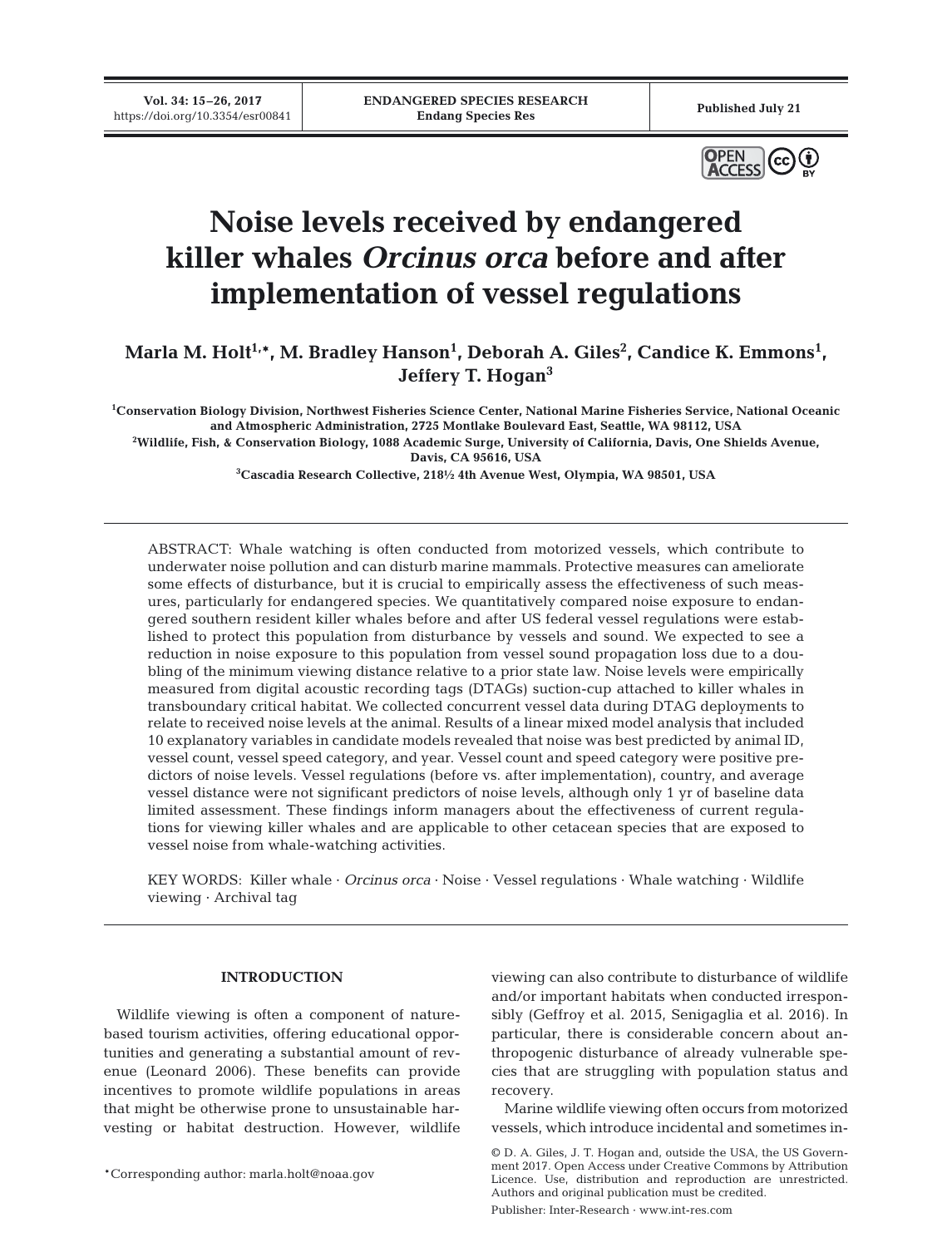tentional (e.g. navigational sonar) sound in the ocean. Marine wildlife viewing also often focuses on easily observable species that are coastally distributed and exposed to other sources of anthropogenic sound including other vessel traffic. Many animals use sound for key life processes in the ocean. Most notably, marine mammals use sound for activities involved in feeding, breeding, and navigation, and documented noise effects are numerous and reviewed by several sources (Richardson et al. 1995, NRC 2003, 2005). Protective measures can ameliorate negative impacts of anthropogenic disturbance. Marine mammal protective measures are usually established through a few key legislative authorities in the USA (e.g. the Marine Mammal Protection Act [MMPA 1972] and the Endangered Species Act [ESA 1973]). Follow-up investigations that provide empirical data to determine protective measure effectiveness, especially those relevant to vessel disturbance, are relatively rare but paramount for protected species conservation.

The southern resident killer whale population is currently listed as endangered in both the USA and Canada given a significant population decline in the mid- to late 1990s (Krahn et al. 2002). Their range extends from southeastern Alaska to central California coastal waters, but this fish-eating population is best known in the Salish Sea (inland waters of Washington State and British Columbia), where they feed extensively in the summer and fall (Hanson et al. 2010). Several threats challenge population recovery including prey scarcity, chemical contaminants, and disturbance from vessels and noise (NMFS 2008). This population is avidly observed by local whalewatching vessels, especially during summer daylight hours. In addition, commercial shipping, fishing, passenger, and recreational vessels frequently transit their summer/fall feeding grounds (Bassett et al. 2012, Veirs et al. 2016). Vessel counts collected within 0.5 mile (0.8 km) of these killer whales average around 15 to 20 vessels but can reach up to 80 vessels or more during peak summer periods (Seely 2015). Vessels and associated noise, which here refers to the broadband radiated sound of motorized vessels that contributes to underwater environmental noise levels, can affect behavioral and acoustic activities of killer whales, including their use of sound for echolocation, the predominant sensory modality for foraging, and communication (Barrett-Lennard et al. 1996, Williams et al. 2006, 2009, Holt et al. 2009, Lusseau et al. 2009, Noren et al. 2009).

Specifically, several studies have documented vessel and noise effects on southern resident and other killer whale populations of the northeast Pacific,

including the effects of increased noise as vessel numbers in close proximity increased (Holt et al. 2009). Behavioral responses to vessel sound and/or presence include changes in surface active behaviors, vocal behavior, and diving/movement parameters and a reduction in foraging activity (Williams et al. 2006, 2009, Holt et al. 2009, Lusseau et al. 2009, Noren et al. 2009). Given these documented effects and recognized risk factors, federal vessel regulations were established to protect the southern resident population from interference and noise. The regulations, effective in May 2011, make it unlawful for vessels to approach within 400 yards (yd) (366 m) of any killer whale's path or within 200 yd (183 m) from other directions in US waters corresponding to critical habitat (NOAA 2011). The regulation applies to all killer whales because most vessel operators cannot distinguish the ESA-listed southern resident types from other types of killer whales (NOAA 2011). Prior to federal regulations, a 2008 Washington state law established a minimum vessel approach distance of 100 yd (91 m) while viewing killer whales. Ad ditionally, Be Whale Wise guidelines encourage all boaters to reduce speed to 7 knots within 400 yd (366 m), in addition to other recommendations which have changed periodically since 2002 (www.bewhale wise. org). Currently, only voluntary guidelines exist in Canadian waters.

A recent related study using digital acoustic recording tags (DTAGs) found that of 8 variables attributed to nearby vessels, the number of propellers and especially operating speed best predicted noise levels received by southern residents (Houghton et al. 2015). In the current investigation, we compared received noise levels before and after vessel regulations came into effect, also using DTAG data but involving additional field effort and a separate analysis from that of Houghton et al. (2015). We expected to find a reduction in received noise levels after regulations because of sound propagation loss. Specifically, if all vessels changed their minimum approach distance from 100 to 200 yd (91 to 183 m), on average, then the expected reduction would be in the range of 3 to 6 dB assuming cylindrical or spherical spreading loss (10 to  $20 \times \log$ ) distance). The approach presented here allowed us to empirically and quantitatively assess any noise protective benefits to this population because of vessel regulations. The results can inform wildlife managers about the effectiveness of current regulations for viewing killer whales and are broadly applicable to a variety of other protected marine species, including other endangered cetacean species, on which vesselbased wildlife-viewing activities are focused.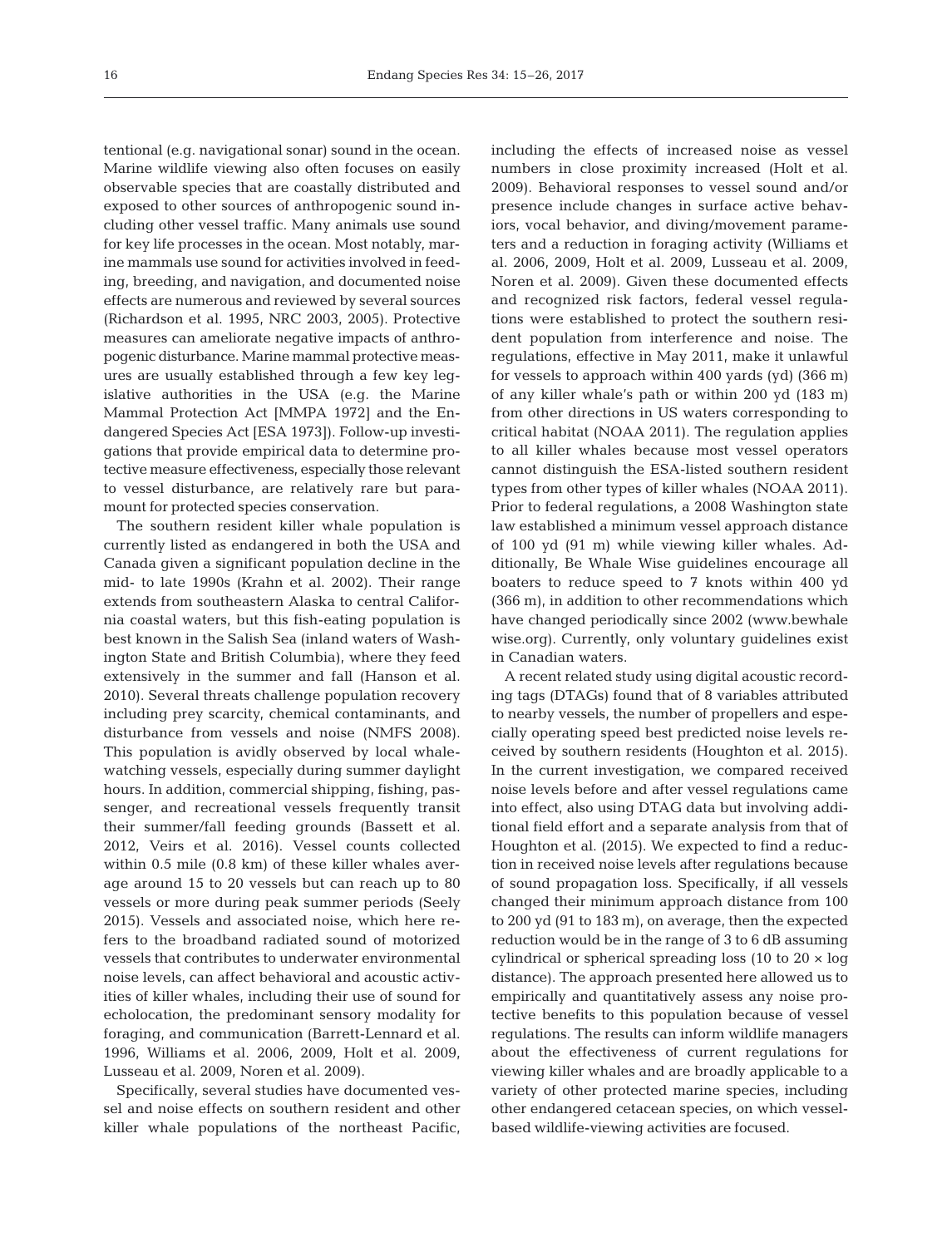# **MATERIALS AND METHODS**

## **Data collection**

Data were collected from a 6.7 m rigid-hull inflatable research vessel during daylight hours in September 2010, June 2011, September 2012, and September 2014 in transboundary waters surrounding the San Juan Islands, WA, USA (approximate range: 48.2° to 49.0° N, 122.7° to 123.6° W, Fig. 1). All field efforts were conducted under research permits (in the USA, NMFS No. 781–1824/16163 and in Canada, DFO SARA/Marine Mammal License No. MML 2010- 01/ SARA-106B) and approved by Northwest Fisheries Science Center's Institutional Animal Care and Use Committee.

The DTAG is a suction-cup-attached multi-sensor archival tag. DTAGs used in this study included 2 hydrophones for audio recordings and temperature, pressure, accelerometer, and magnetometer sensors used to derive whale depth, pitch, roll, and heading that were synchronous with audio recordings (Johnson & Tyack 2003). In 2010, 2011, and 2014, larger version 2 tags (hereafter DTAGv2) were deployed, in which audio data were sampled at 192 kHz (16 bit)



Fig. 1. Study area. Dashed line indicates the international border between US and Canadian waters

with a 400 Hz 1-pole high-pass filter. In 2012, smaller version 3 tags (hereafter DTAGv3) were used, in which audio data were sampled at 240 kHz (16 bit), also with a 400 Hz 1-pole high-pass filter.

DTAGs were deployed using a pole from the bow pulpit of the research vessel. As conditions permitted, we collected geo-referenced data on the tagged whale and all vessels (including the research vessel) within 1.5 km (accuracy limit of the range finder) consistently across observations. Two integrated equipment packages designed to collect vessel data around killer whales (Giles 2014) were each operated by 2 experienced field observers consistently throughout the study. One collected all data at each focal whale surfacing, and the other collected all vessel data simultaneously. Each package consisted of a GPS/data collector (Trimble Geo HX or Geo XM), a laser range finder, and a compass that communicated as 1 unit to generate the geo-referenced (latitude/longitude) data.

The data collection protocol during focal follows is described in detail in Houghton et al. (2015). For the current investigation, whale data collection included a date/time stamp, latitude/longitude to determine country (either USA or Canada), and individual ID

> from photo-ID records to determine age class (either adult or juvenile) and sex (either male or female) variables. Attribute data for each vessel included date/time stamp, latitude/longitude, vessel name, and speed estimated visually as follows: stationary, slow (1–2 knots), medium 3–4 knots), fast (5–6 knots), very fast (7+ knots). Speed categorization was the most reliable method to quantify operational speed of smaller vessels since they are not required to transmit automatic identification system (AIS) signals, repeated fast GPS fixes for individual vessels were logistically impossible, and radar guns can be inaccurate on the water (Erbe 2002). Additionally, it was not always possible to determine whether stationary vessels were in shutdown mode (engines turned off) or in idle. Despite this measurement limitation, vessel speed estimate was an important variable to include in candidate models to explain noise levels given results of previous investigations (McKenna et al. 2013, Houghton et al. 2015, Veirs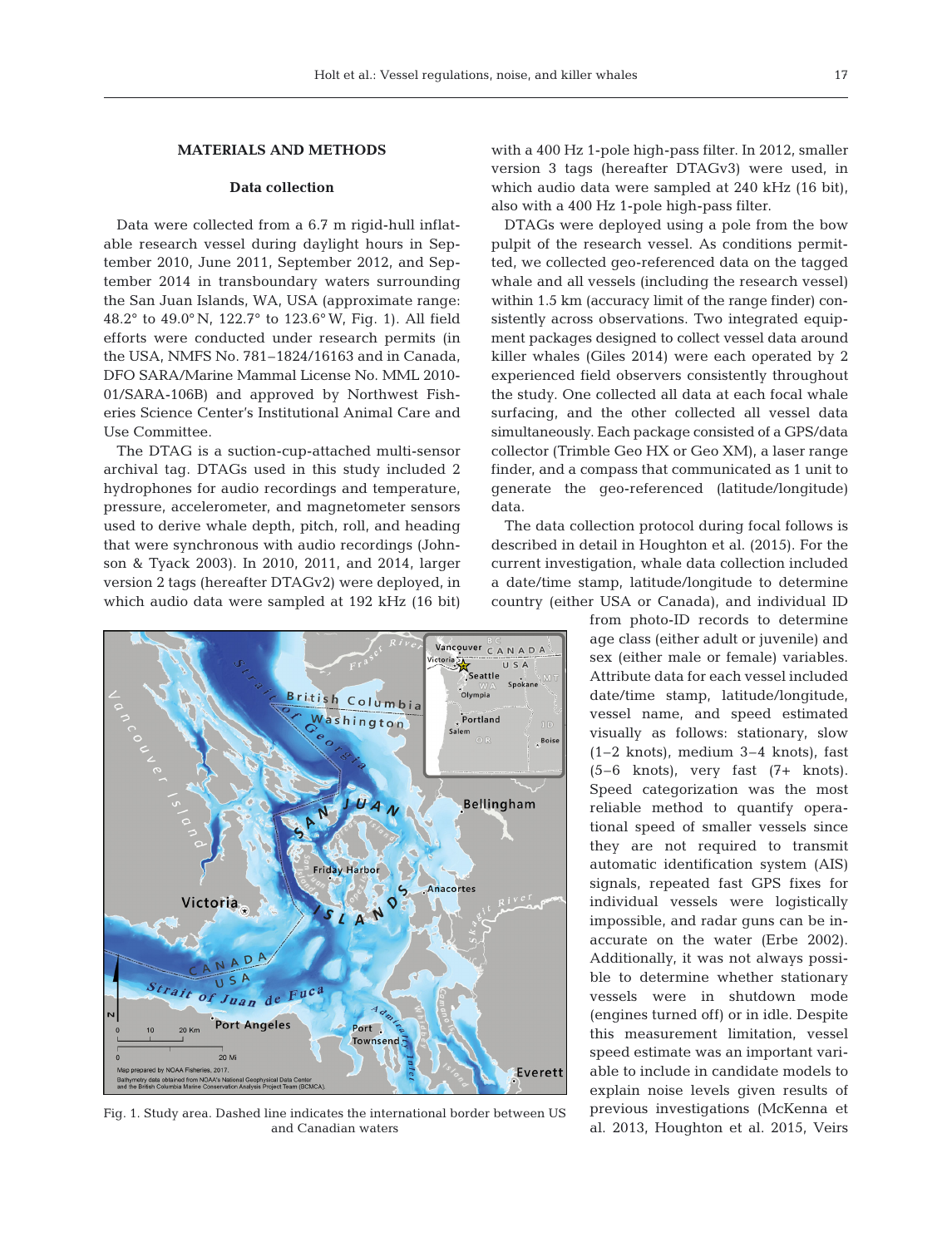et al. 2016). Vessel data were collected in concentric rings starting with the closest distance to the focal whale at least every 5 min. Logistically, data could only be collected in conditions corresponding to Beaufort scales of 0 to 3. If vessel counts were too high to populate attribute data within this period, this was noted. It was often difficult to determine which vessels were actively whale watching relative to the focal whale, especially when vessel counts were high and whales were spread out. Regardless, all motorized vessels underway radiate underwater noise and are subject to US vessel regulations. During focal follows, the research vessel generally paralleled the whale at distance and speed consistent with other vessels, but the vessel operator frequently changed speed and distance relative to the focal whale to collect data. Once a tag fell off, it was retrieved, and raw data were offloaded using custom software (Johnson & Tyack 2003). Raw DTAG data were post-processed using the DTAG toolbox and custom-written routines in Matlab (version 7.10 or higher, Johnson & Tyack 2003). All non-audio data were calibrated and downsampled to 5 Hz (Johnson & Tyack 2003).

### **Noise level and vessel data analysis**

Flow noise often occurred in the acoustic record, particularly as swim speed increased (Goldbogen et al. 2006). Considerable effort was taken to ensure that noise levels were measured during periods unaffected by flow noise as well as other extraneous sounds (e.g. splashing from surfacings, killer whale sounds). First, an analyst determined periods absent of extraneous sounds and with minimal flow noise, which were typically easily identified via spectrographic analysis during manual screening of all audio data (Houghton et al. 2015). However, teasing out flow noise was occasionally difficult, particularly during high vessel noise periods given that both sources of noise overlap in (low) frequency. Therefore, periods unaffected by flow noise were objectively identified using a correlation-based method that separates the relative contributions of uncorrelated flow and correlated ambient noise between the 2 hydrophones in the tag (von Benda-Beckmann et al. 2016). The method is limited to mid-range frequencies because pressure fluctuations generated by flow are uncorrelated for frequencies greater than the speed through water divided by the hydrophone spacing, while ambient noise is correlated for frequencies less than one-tenth times the speed of sound divided by the hydrophone spacing (von Benda-Beckmann et al. 2016). Given the high

pass filter and hydrophone separation within the tag (2.5 and 4.5 cm for DTAGv2 and DTAGv3, respectively)**<sup>1</sup>** , we assessed time periods unaffected by flow noise in which the RMS sound pressure level (SPL) of correlated noise exceeded the SPL of uncorrelated noise by 6 dB in each one-third octave band for the appropriate frequencies (0.5 to 6 kHz for DTAGv2, 0.5 to 3 kHz for DTAGv3, von Benda-Beckmann et al. 2016). During this assessment, we noted that many more time periods were affected by flow noise below 1 kHz compared to above 1 kHz given that flow noise is low-frequency-dominated noise. We assumed that flow noise would not affect noise levels above the upper frequency limit of which ambient noise remains correlated (3 or 6 kHz depending on the tag version) if flow noise was not an issue below these frequencies. Spectrographic assessment showed that flow noise spreads from lower to higher frequencies as swim speed increases and substantiated this assumption.

Noise levels were calculated using the receiving sensitivity of  $-177$  dB re 1 V  $\mu$ Pa<sup>-1</sup> for DTAGv2 and  $-178$  dB re 1 V  $\mu$ Pa<sup>-1</sup> for DTAGv3 across the bandwidth analysis, derived from reliable calibration tests conducted at tank facilities for this and other projects (with housing for both DTAGv3s used in 2012 and 2 of 6 DTAGv2s used in 2010, 2011, and 2014, Tyack et al. 2011, DeRuiter et al. 2013, Wensveen 2016). Received noise levels (in dB re 1 µPa) were calculated from RMS sound pressure averaged across both audio channels over a 1 s duration between 1 and 40 kHz. The time window was chosen to capture the dynamic nature of noise emitted by whale-watching vessels. Depth data were also averaged over the same 1 s period for each noise measurement. The frequency band was chosen based on the trade-offs between flow noise contamination (to maximize sample size) and the overlap of vessel noise and the hearing sensitivity in killer whales. Killer whales can hear below 1 kHz, but their hearing sensitivity is reduced by 50 dB or more below this frequency, relative to the lowest measured hearing threshold at approximately 20 to 40 kHz (Szymanski et al. 1999, Branstetter et al. 2017). Given that vessel noise is generally low-frequency noise, we also measured noise levels in the 0.5 to 40 kHz band during matched periods unaffected by

**<sup>1</sup>** Typical swim speeds of killer whales average 1.6 m s–1, with a maximum of  $3.0 \text{ m s}^{-1}$  (Williams & Noren 2009), well below the speed limit that flow noise remains uncorrelated for frequencies down to 0.5 kHz. Swim speeds would have to exceed 12.5 m  $s^{-1}$  for DTAGv2 (and 22.5 m  $s^{-1}$  for DTAGv3) to violate this assumption, and resulting flow noise would be obvious in the acoustic record during manual screening.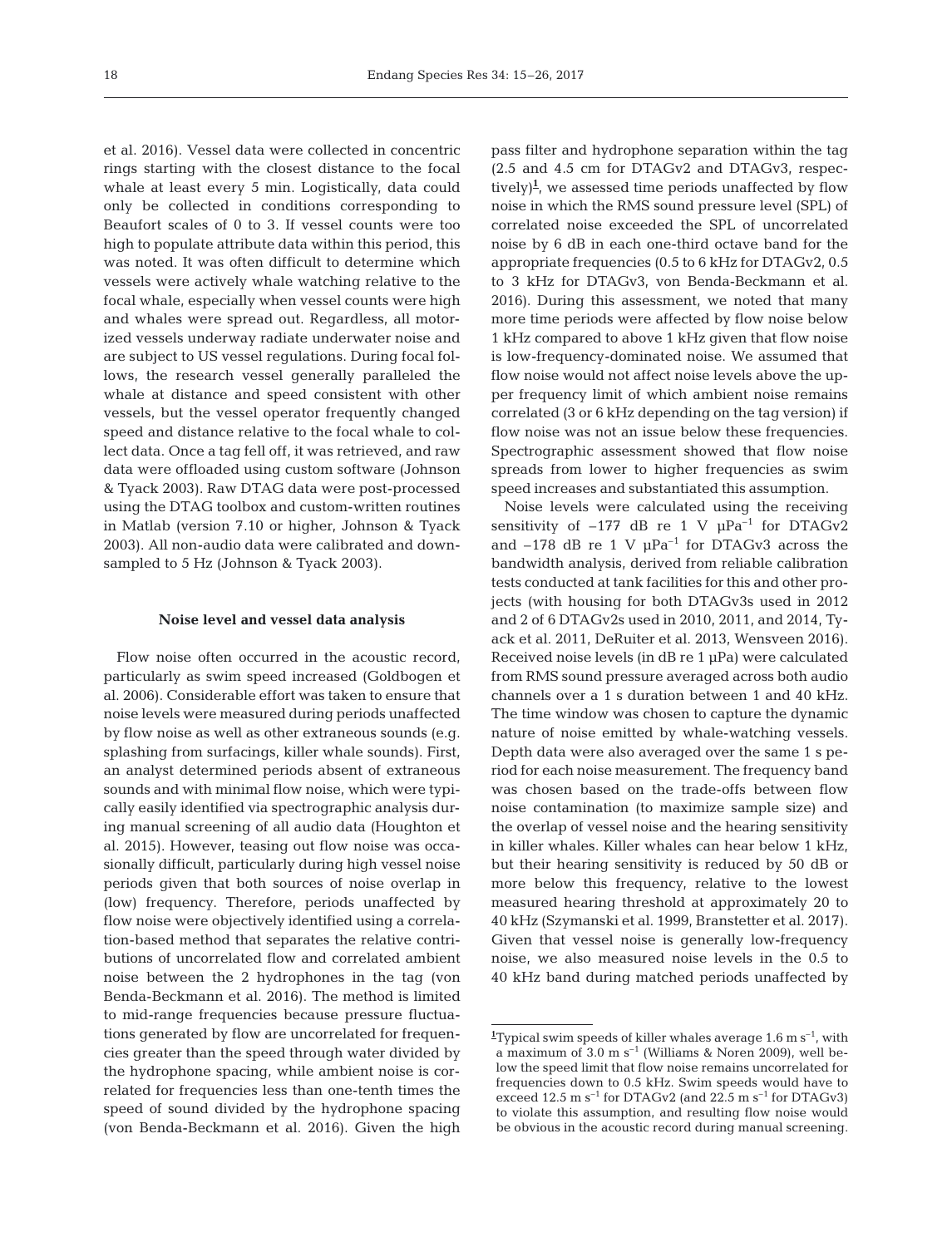flow noise for the limited data available to determine the dB difference in noise levels when frequencies between 0.5 and 1 kHz were included.

Collecting vessel attribute data sometimes took up to 5 min (or more) during high vessel counts. Thus, vessel data were included in the analysis if collected within  $\pm 5$  min of the noise measurement. If multiple observations of the same vessel occurred within the interval, only the observation closest in time to the noise measurement was used. For each vessel within 1.5 km (limit of the range finder), horizontal distance from whale to vessel was calculated using latitude/ longitude positions closest in time, and then true distance was calculated using whale depth at the noise measurement time. For vessel speed, the median was used as the central tendency of vessel speed, as this was coded as an ordinal variable for each vessel observation as follows:  $0 =$  stationary;  $1 =$  slow;  $2 =$ medium;  $3 =$  fast;  $4 =$  very fast (speeds as given earlier in this Section) (similar to Houghton et al. 2015). Using these ordinal values, the median vessel speed was then calculated; rounded to the nearest integer,  $x_i$  and labeled as stationary  $(x = 0)$ , slow  $(x = 1)$ , medium  $(x = 2)$ , fast  $(x = 3)$ , or very fast  $(x = 4)$ . Vessel variables were then populated for each noise level measurement as follows: vessel count (number of unique vessels), category of median vessel speed as a factor (hereafter vessel speed category), and mean vessel distance from the whale (linear average or log average, see next subsection). For this analysis, vessel speed category and vessel distance were aggregated across all vessels for each noise level measurement given that the focus of this investigation was to compare noise levels before and after vessel regulations came into effect. Vessel covariates were incorporated in the analysis in the simplest forms to ease in the interpretation of model results and inform the effectiveness of vessel regulations with respect to noise. A more thorough list of tested vessel variables involving a different analytical approach to relate to received noise levels is presented by Houghton et al. (2015). Any noise measurements that had missing vessel data were excluded.

#### **Statistical analysis**

Noise measurements separated by at least 30 s were initially considered independent for analysis upon inspecting data time series for each deployment; however, the vast majority of data points were more than 30 s apart given that large sections of the data had to be excluded due to flow noise contamination. Potential issues of temporal autocorrelation in the final model were tested and are described in the next paragraph. Using a linear (Gaussian) mixed model, several explanatory variables were then considered as potential predictors of noise level (response variable) using Akaike's information criterion (AIC) for model selection. Analysis was conducted using the lme4, lmerTest, and effects packages in R (Kuznetzova et al. 2012, Bates et al. 2014, Fox et al. 2015, R Core Team 2017). Explanatory variables included in candidate models were year (or before/after implementation of regulations); country (as regulations only apply in the USA); and vessel-, animal-, and tag-related variables. Explanatory variables were chosen based on our hypothesis with respect to vessel regulations (i.e. reduced noise after regulations), previous investigations of vessel noise (Holt et al. 2009, McKenna et al. 2013, Houghton et al. 2015, Veirs et al. 2016), potential effects related to animal- (animal ID, age class, sex) and tag-related variables (individual tag ID and deployment minutes) that might affect noise levels, and data exploration and availability (Table 1). We considered the interaction between year and country on noise levels as vessel regulations came into effect in 2011 but were only applicable in US waters. We did not consider other interaction terms among variables, given the lack of *a priori* reasons to assume multiplicative properties among the remaining variables, which can easily complicate the model structure and interpretation of results (Zuur et al. 2009). Additionally, other statistical comparisons (*t*-test, Chi-squared test) were conducted to compare vessel-related variables before and after vessel regulations came into effect to aid in interpretations of results.

Table 1. Explanatory variables considered during model selection. Number of levels for each factor are given in parentheses

| Effect                                                                                                                                    | Form (level)                                                                                                        | Type                                                          |
|-------------------------------------------------------------------------------------------------------------------------------------------|---------------------------------------------------------------------------------------------------------------------|---------------------------------------------------------------|
| Year                                                                                                                                      | Numeric, factor (4),<br>before/after<br>regulations (2)                                                             | Fixed                                                         |
| Country                                                                                                                                   | Factor $(2)$                                                                                                        | Fixed                                                         |
| Vessel count                                                                                                                              | Linear, $log_{10}$                                                                                                  | Fixed                                                         |
| Average vessel distance,<br>closest vessel distance<br>Vessel speed category<br>Sex<br>Age class<br>Deployment min<br>Animal ID<br>Tag ID | Linear, $log_{10}$<br>Factor $(4)$<br>Factor (2)<br>Factor $(2)$<br>Linear, $log_{10}$<br>Factor (24)<br>Factor (8) | Fixed<br>Fixed<br>Fixed<br>Fixed<br>Fixed<br>Random<br>Random |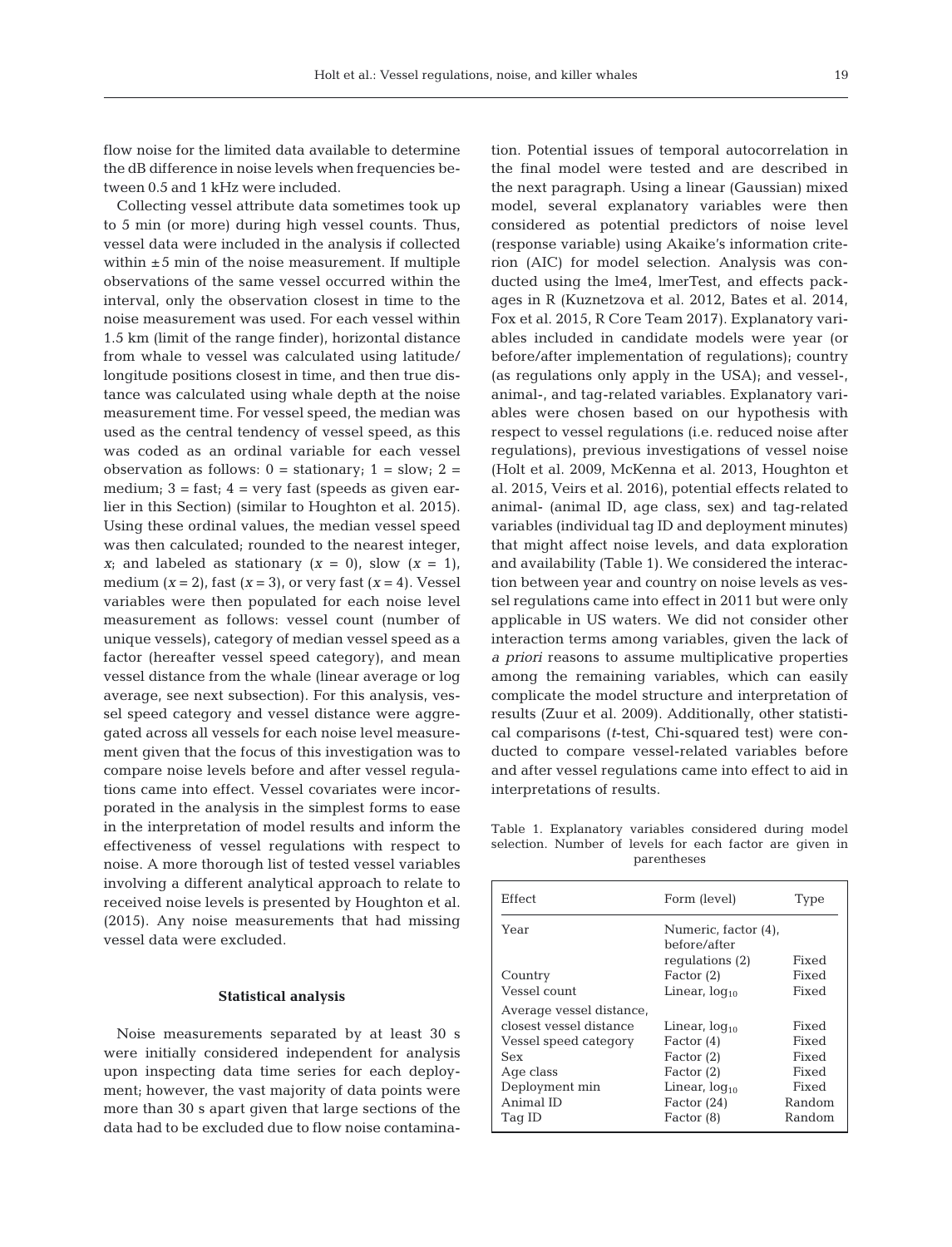Optimal data type (e.g. factor vs. numeric) or quantification (e.g. linear vs. log) for explanatory variables was first determined through data plotting, AIC selection, and interpretation of results (Table 1). Model selection occurred according to Zuur et al. (2009, p. 121–122) as follows: (1) optimal random effects structure was established starting with all fixed explanatory variables and interaction terms and adding random effects (with random intercept structure) if lower AIC values were obtained; (2) the top-ranked mixed model was identified starting with the full model and dropping explanatory variables until the lowest AIC value was found; and (3) significance of an explanatory variable was confirmed using the likelihood ratio test. We also explored potential issues of collinearity among covariates. Vessel count and average vessel distance were moderately correlated with one another  $(r > 0.3)$ , but variance inflation factor values for these predictors as well as all others were <2. Thus, all were included in candidate models (Zuur et al. 2010, see the Supplement at [www. int-res.](http://www.int-res.com/articles/suppl/n034p015_supp.pdf) com/articles/suppl/n034p015\_supp.pdf for alternative approach). Model assumptions were checked visually by plotting residuals versus fitted values and with each of the fixed-effect variables (Zuur et al. 2009). Temporal autocorrelation was tested using the final model residuals within a deployment time series and the function acf in R. Any data points indicating significant time lags and, therefore, autocorrelation were removed from the data set, and then model selection was rerun according to the model selection protocol using the revised dataset. The acf test was then rerun on the revised dataset, again using the residuals of this final model, and no significant time lags were found. Given that our research vessel, which operated under a research permit, was always present and several noise level data points were associated with only this vessel (i.e. vessel count  $= 1$ ), we also limited the analysis to data when vessel counts were >1 and repeated the above model selection process.

# **RESULTS**

#### **Tag deployments and vessels**

Data from 27 DTAG deployments on 24 individual animals were included in the analysis (Table 2). Note that 1 deployment was from a transient killer whale individual and included in the analysis, as vessel regulations apply to all killer whales (NOAA 2011). Noise levels in the 1 to 40 kHz band ranged from

| Table 2. Summary of tag deployments by year, animal ID,          |
|------------------------------------------------------------------|
| age class (A: adult; J: juvenile), sex (M: male; F: female), tag |
| ID (v2 denotes version 2 digital acoustic recording tag          |
| [DTAG], v3 denotes version 3 DTAG], and total tag deploy-        |
| ment minutes for data included in the analysis of noise lev-     |
| els. Each row represents a separate tag deployment, listed in    |
| chronological order                                              |

| Year | Animal<br>ID.    | Aqe<br>class   | Sex          | Taq<br>ID  | Total<br>tag (min) |
|------|------------------|----------------|--------------|------------|--------------------|
| 2010 | L88              | А              | М            | v2 244     | 270                |
| 2010 | L72              | А              | F            | $v2_{244}$ | 43                 |
| 2010 | L83              | А              | F            | v2 236     | 163                |
| 2010 | K33              | J.             | М            | v2 244     | 376                |
| 2010 | J14              | А              | F            | $v2_{236}$ | 240                |
| 2010 | L86              | А              | F            | v2 244     | 449                |
| 2010 | L78              | А              | М            | v2 236     | 68                 |
| 2011 | J30              | $\overline{J}$ | $\mathbf{M}$ | v2 234     | 337                |
| 2011 | J36              | J              | F            | v2 244     | 107                |
| 2011 | J35              | А              | F            | v2 234     | 286                |
| 2011 | J35              | А              | F            | v2 232     | 206                |
| 2011 | J8               | А              | F            | v2 232     | 271                |
| 2012 | L22              | А              | F            | v3 105     | 417                |
| 2012 | K33              | $\mathbf{J}$   | М            | v3 102     | 100                |
| 2012 | L95              | А              | М            | v3 105     | 422                |
| 2012 | L <sub>109</sub> | J              | М            | v3 102     | 308                |
| 2012 | L116             | $\overline{J}$ | М            | v3 105     | 166                |
| 2012 | L84              | А              | М            | v3 102     | 133                |
| 2012 | L91              | А              | F            | v3 105     | 159                |
| 2012 | L47              | А              | F            | v3 102     | 47                 |
| 2012 | J28              | А              | F            | v3 102     | 156                |
| 2014 | L113             | J              | F            | v2 245     | 430                |
| 2014 | L89              | А              | М            | v2 242     | 533                |
| 2014 | T65A2            | J              | М            | $v2_{245}$ | 451                |
| 2014 | L85              | А              | М            | v2 242     | 383                |
| 2014 | L91              | А              | F            | v2 245     | 50                 |
| 2014 | K35              | J.             | М            | v2 245     | 286                |

approximately 96 to 127 dB re 1  $\mu$ Pa (mean = 108 dB  $\pm$  5.4 SD, N = 384). Noise levels in the 0.5 to 40 kHz band were 1.4 dB higher, on average (difference range: 0.1 to 6.3 dB,  $N = 305$ ), than those measured in the 1 to 40 kHz band for the same 1 s time period. Although noise levels hereafter only include frequencies ≥1 kHz (to maximize sample size), these are generally within a few decibels of broadband noise levels that include frequencies down to 0.5 kHz. Of the 384 noise level measurements (1 to 40 kHz) included in the analysis, 312 were measured in US waters, while 72 were measured in Canadian waters (by year, 2010: 73 in US, 18 in Canadian waters; 2011: 49 in US, 23 in Canadian waters; 2012: 124 in US, 15 in Canadian waters; 2014: 66 in US, 16 in Canadian waters). The country in which noise levels were measured was dictated by the swimming behavior of the whale and not necessarily where the tag was deployed (see Fig. 1 for the entire study area). Vessel counts ranged from 1 to 14 with a median of 3, and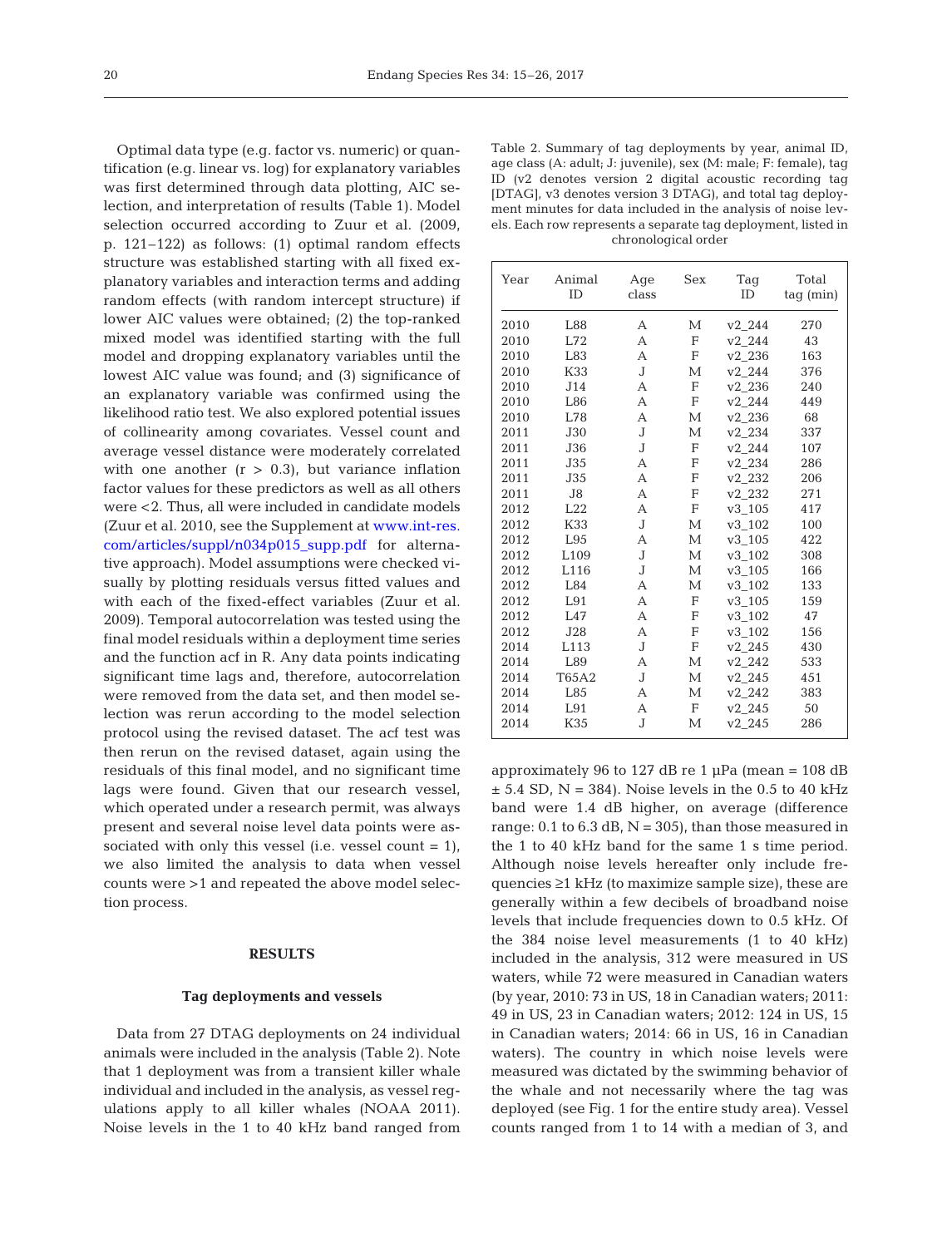average vessel distance ranged from 21 to 914 m with a median of 314 m. Individual vessel speeds ranged from stationary to very fast, but only 1 noise level observation had a vessel speed category, based on the median of all vessels present, of very fast. Thus, the data point was removed from the analysis given the limited sample size. Vessel types included commercial whale watching, private/pleasure, research, enforcement/monitoring, ferry, shipping, and other vessels, some of which appeared to be observing killer whales, while others appeared to be transiting the area.

## **Model selection results**

The full model included year, country, the interaction between year and country, sex, age, and vessel speed category as factors, and vessel count, average vessel distance, and deployment minute in log form. Year as a factor was incorporated in the full model as opposed to a numeric data type or, alternatively, as before and after regulations, as it provided a better fit to the data (relative to the AIC of the model with year as a factor, year as a numeric: ΔAIC*<sup>i</sup>* = 44.0, before/ after regulations:  $\Delta AIC_i = 43.8$ , where  $AIC_i$  is the difference in AIC of the *i*th model). When the before/ after regulations variable was included in the full model, this variable was not significant, indicating that noise levels were not different after regulations were implemented. As expected, log vessel count also resulted in a better fit compared to when vessel count was kept in linear terms (ΔAIC*<sup>i</sup>* = 7.7). Log distance is consistent with simple approximations of spherical or cylindrical spreading, which is corroborated by empirical assessments of sound propagation at comparable vessel ranges conducted in the same study location as the current one (Holt et al. 2009, Veirs et al. 2016), but, unexpectedly, the distance parameter took on an apparent positive relationship with noise when log transformed (i.e. noise was predicted to increase with increasing vessel distance). When distance was kept in linear terms, the parameter was slightly negative but close to zero, with a lower model AIC value ( $\Delta AIC_i = 2.4$ ). This might be due to more complicated propagation effects in some locations and/or because distance was averaged across all vessels within a noise level observation, but was most likely because of its correlation with vessel counts (as count increased, the average distance increased due to spatial restrictions around whales). Thus, 2 competing models with distance in linear or log terms were used for model selection. Distance of the closest vessel (in linear and log form) was tested as an additional explanatory variable in candidate models, but it was not an important predictor of noise level. The best random effects structure included only animal ID. Tag ID was not an important predictor of noise level, indicating that each tag operated as expected in cases where calibration results of an individual tag were not available.

The top-ranked model included year, log vessel count, and vessel speed category along with animal ID as explanatory variables (Table 3). Results of the likelihood ratio test revealed that year ( $\chi^2$ <sub>3</sub> = 24.16,  $p < 0.0001$ ), vessel speed category ( $\chi^2$ <sub>3</sub> = 18.6, p < 0.001), and log vessel count ( $\chi^2$ <sub>1</sub> = 6.54, p = 0.011) were significant explanatory variables. The year 2010 was considered the reference factor level in the model, as this was the baseline year before vessel regulations were implemented. The intercept estimate (see Table 5) represents the predicted noise level value for the year 2010 in the presence of 1 stationary vessel (SpeedCat0.stationary, LogCount = 0). Pairwise comparisons between years showed that 2012 noise levels were not significantly different from those of 2010 (lmerTest using type III sum of squares and Satterthwaite approximations, Fig. 2A). Although DTAGv3s were only used in 2012, noise levels were not different compared to 2010 when

Table 3. Model selection results for linear mixed model analysis. All models included (1|animalID) as a random effect. Note that year × country is R notation and is equivalent to (year + country + year:country). ΔAIC*i*: difference in Akaike's information criterion of *i*th model

| Model | Fixed effects                                                     | $\Delta AIC_i$ |
|-------|-------------------------------------------------------------------|----------------|
|       | Year × Country, LogCount, Distance, Speed, Age, Sex, LogDeployMin | 13.4           |
|       | Year, Country, LogCount, Distance, Speed, Age, Sex, LogDeployMin  | 8.8            |
|       | Year, LogCount, Distance, Speed, Age, Sex, LogDeployMin           | 6.8            |
|       | Year, LogCount, Distance, Speed, Sex, LogDeployMin                | 4.9            |
|       | Year, LogCount, Speed, Sex, LogDeployMin                          | 3.0            |
| b     | Year, LogCount, Speed, Sex                                        | 1.4            |
|       | Year, LogCount, Speed                                             | 0.0            |
|       |                                                                   |                |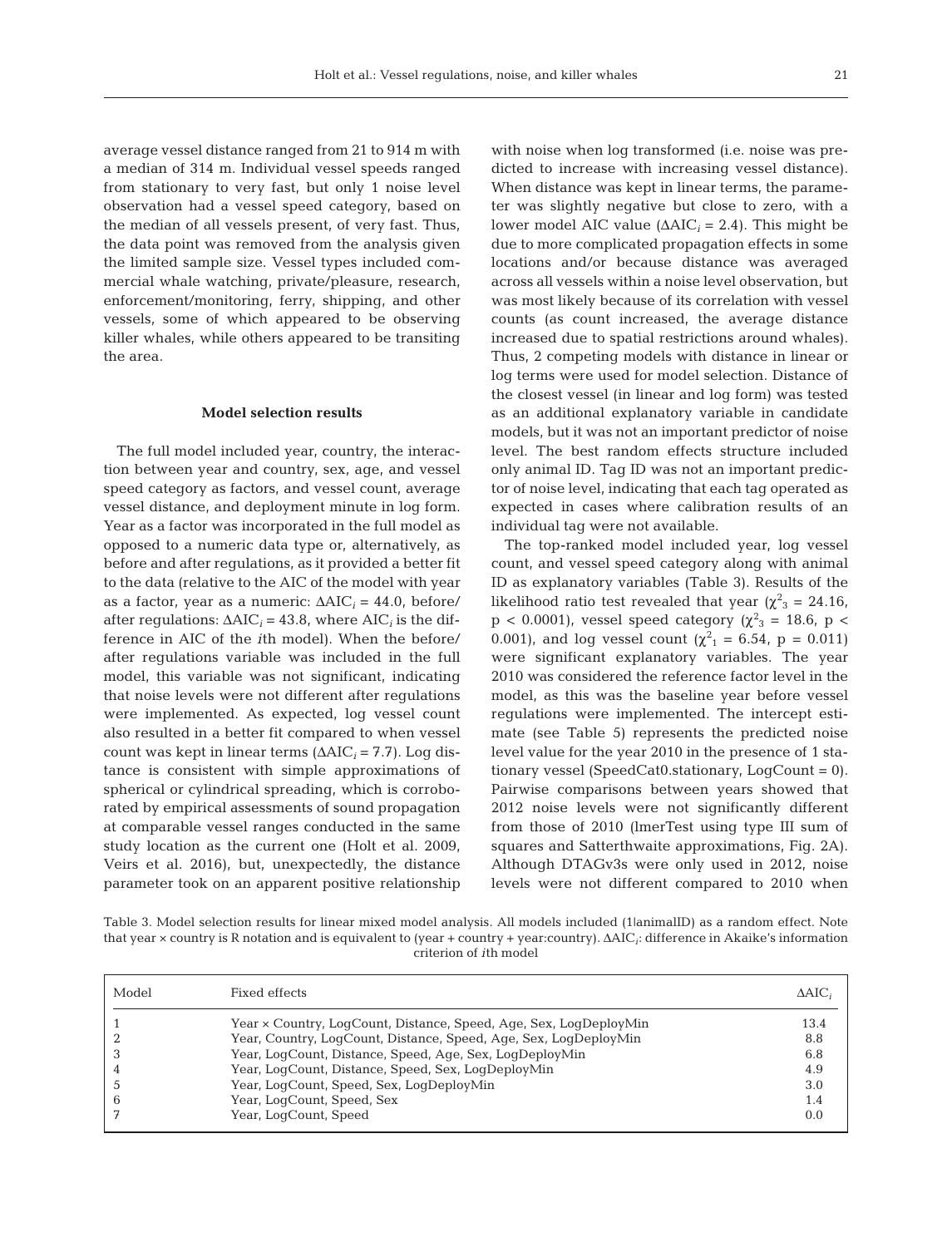112

110

108

Noise level (dB)

Noise level (dB)

106

104



Year 2010 2011 2012 2014

C Vessel count effect

**b b**

**a a**

A Year effect

110

108

106

Noise level (dB)

Noise level (dB)

104

110

109

108

Noise level (dB)

Noise level (dB)

107

106

Fig. 2. Predicted response versus explanatory variables on noise level (in dB re 1 µPa) of the top-ranking model inclusive of all data. (A) Year. Bars are SEs of the estimate. Pairwise comparisons that are statistically different are indicated by the lowercase letters above the plots. (B) Vessel speed category. Bars are SEs of the estimate. See 'Materials and methods' for details. (C) Vessel count within 1.5 km, with counts plotted in linear terms. Gray area is the 95% CI of the predictor

Vessel speed category 0.stationary 1.slow 2.medium 3.fast

B Vessel speed effect

The next-best model also included sex, but sex was not a significant variable in this case ( $\chi^2$ <sub>1</sub> = 0.54, p = 0.4, Table 3). Limiting the analysis to vessel counts above 1 resulted in a sample size of 295 and yielded similar results including the same random effect structure, but the top-ranking model in this case included year ( $\chi^2$ <sub>3</sub> = 20.75, p < 0.001), vessel speed category ( $\chi^2$ <sub>3</sub> = 16.35, p < 0.001), log vessel count ( $\chi^2$ <sub>1</sub> = 2.77,  $p = 0.10$ , and log deployment minute ( $\chi^2$ <sub>1</sub> = 2.56,  $p = 0.11$ , Table 6). However, log vessel count

Table 4. Variance and standard deviation of animal ID, included as a random effect in the top-ranking model (Model 6 in Table 3) to relate to received noise levels for all data

| Group    | Name        | Variance | <b>SD</b> |
|----------|-------------|----------|-----------|
| AnimalID | (Intercept) | 4.15     | 2.04      |
| Residual |             | 19.62    | 4.43      |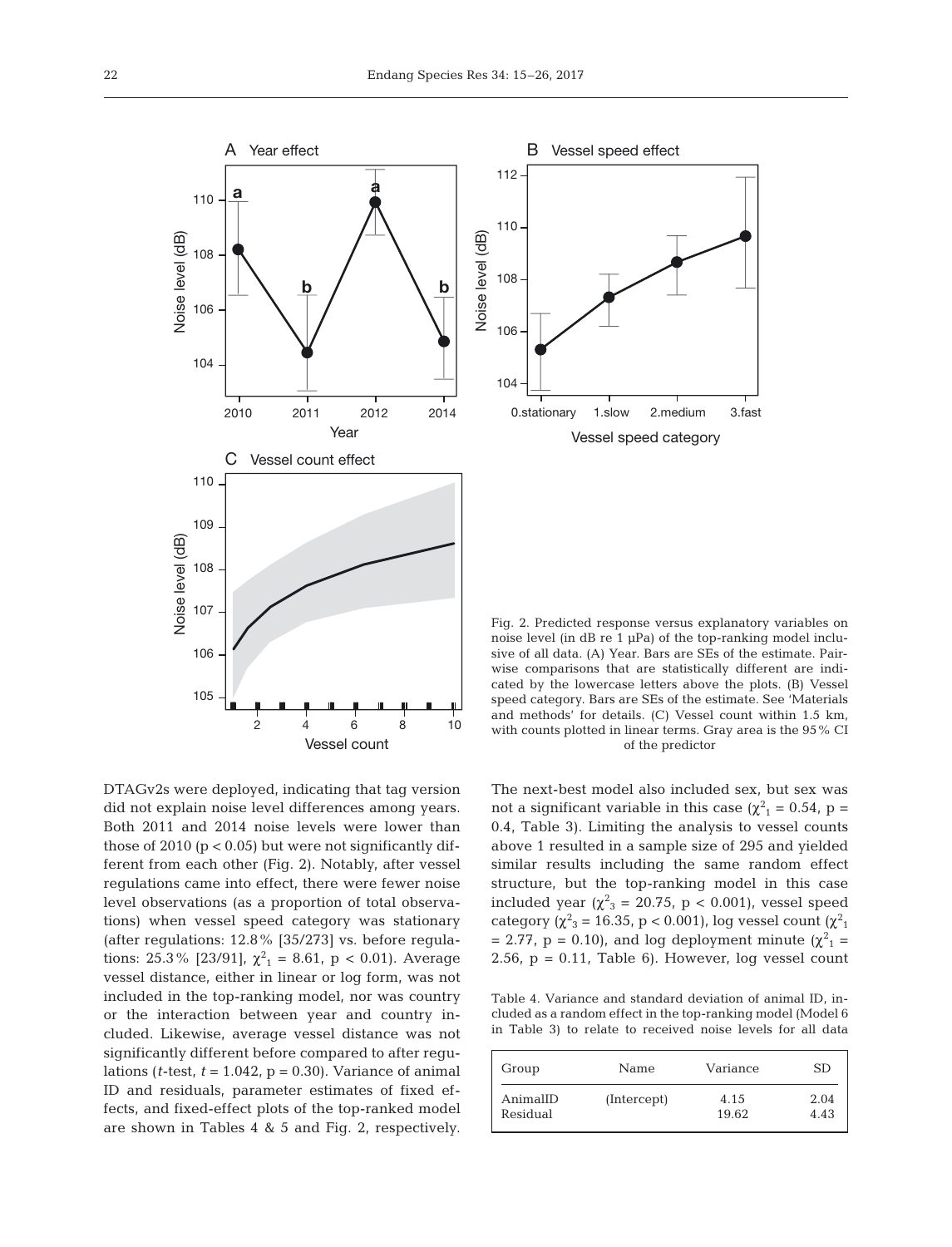Table 5. Estimated regression coefficients of fixed effects included in top-ranking model (Model 7 in Table 3) related to received noise levels for all data. The year 2010 was considered the reference factor level in the model, and the intercept estimate represents the predicted noise level value for year 2010 in the presence of 1 stationary vessel (LogCount = 0, SpeedCat0.stationary)

|                  | Estimate | SЕ   |
|------------------|----------|------|
| Intercept        | 105.1    | 1.30 |
| 2011             | $-3.9$   | 1.52 |
| 2012             | 1.7      | 1.14 |
| 2014             | $-3.6$   | 1.37 |
| LogCount         | 2.5      | 0.99 |
| SpeedCat1.slow   | 1.9      | 0.74 |
| SpeedCat2.medium | 3.2      | 0.83 |
| SpeedCat3.fast   | 4.3      | 1.26 |

and log deployment minute were not significant parameters when the data set was limited to vessel counts >1. In this case, the vessel count variable was not significant, likely because of a more limited sample size ( $N = 295$  vs.  $N = 384$  with the full data set) and restricted range of values (vessel counts range 2 to 14) of this variable.

## **DISCUSSION**

We compared noise levels received by killer whales before and after May 2011 to determine if there was a reduction in noise exposure because of vessel regulations. Noise levels across all years were highly consistent with those measured in the same frequency band in a previous investigation despite

Table 6. Estimated regression coefficients of fixed effects included in top-ranking model related to received noise levels for data when vessel counts >1 (excluding research vessel only observations). The year 2010 was considered the reference factor level in the model, and the intercept estimate represents the predicted noise level value for year 2010 in the presence of 1 stationary vessel (LogCount =  $0$ , SpeedCat0.stationary)

|                  | Estimate | SЕ   |
|------------------|----------|------|
| Intercept        | 103.5    | 1.81 |
| 2011             | $-5.3$   | 1.86 |
| 2012             | 0.7      | 1.57 |
| 2014             | $-5.1$   | 1.77 |
| LogCount         | 2.5      | 1.51 |
| SpeedCat1.slow   | 2.0      | 0.79 |
| SpeedCat2.medium | 3.4      | 0.94 |
| SpeedCat3.fast   | 4.8      | 1.59 |
| LogDeployMin     | 1.2      | 0.69 |

differences in equipment, proximity to killer whales, and study periods (Holt et al. 2009). We expected to see a reduction in noise exposure as a result of re gulations. If all vessels changed their minimum approach distance from 100 to 200 yd (91 to 183 m), on average, then the expected noise reduction would be in the range of 3 to 6 dB, assuming cylindrical or spherical spreading loss (10 to 20  $\times$  log distance). This is likely an oversimplified assumption, as there are many other variables that contribute to the amount of noise radiated by vessels, such as vessel type, size, propulsion system, operational speed, and number of propellers (Holt et al. 2009, Bassett et al. 2012, McKenna et al. 2013, Houghton et al. 2015, Veirs et al. 2016). Indeed, differences in noise levels were not explained by the implementation of vessel regulations or vessel distance. Additionally, more complicated sound propagation effects (beyond spherical/ cylindrical spreading loss assumption) were not considered, although such sources of error are likely minimal given the relatively deep well-mixed water, the short ranges of vessels to the focal whale, and previous empirical assessments of propagation loss in the study area (Holt et al. 2009, Veirs et al. 2016).

Results of the mixed model analysis that included all data revealed that received noise was best predicted by year, vessel count, vessel speed category, and animal ID. Animal ID addressed any variation in noise due to repeated measures effect. Noise levels varied depending on the year, with 1 yr before (2010) and 1 yr after regulations (2012) being higher than the other 2 post-regulation years (2011 and 2014). Variability in noise levels among years could be due to differences in oceanographic conditions among years, although data could only be collected in Beaufort scales of 0 to 3, which limits variability associated with wind/wave-generated noise. Of the vessel variables considered in this paper, count and speed category were significant positive predictors of received noise levels. That is, an increase in vessel counts or an increase in speed category predicts an increase in received noise level, consistent with other studies (Holt et al. 2009, McKenna et al. 2013, Houghton et al. 2015, Veirs et al. 2016). Data collection occurred from a research vessel as required for tagging, and whale and vessel observations occurred over dynamic spatial scales. Thus, effects of the research vessel could not be removed, but excluding periods in which it was the only vessel revealed very similar findings, with the exception of the added variable of log deployment minute. However, log deployment minute and vessel count were not significant terms in the final model, the latter likely because of a more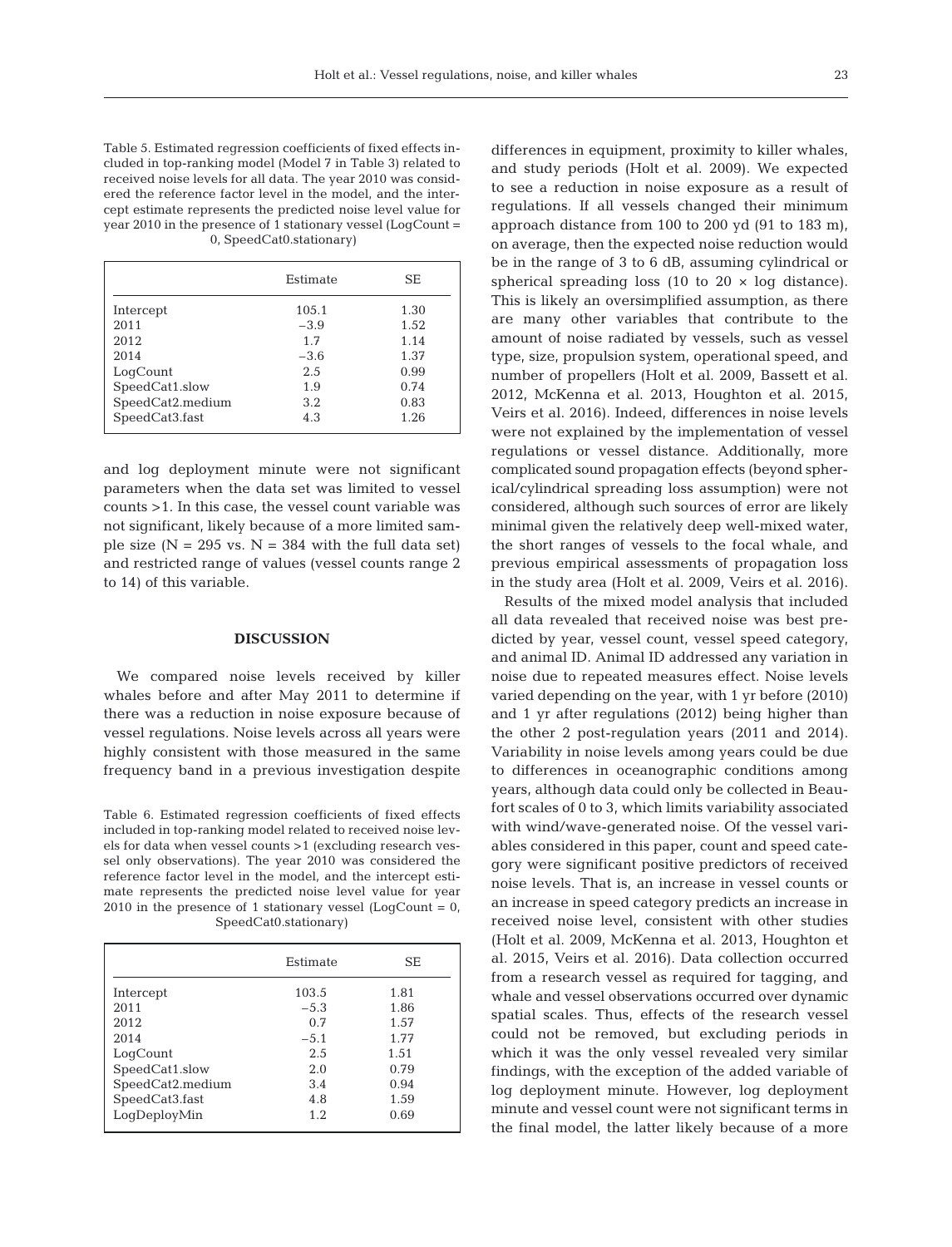limited sample size and restricted range of count values. Range restriction on other vessel parameters was also unavoidable given constraints of this observational study. Noise levels could not be measured at night when counts were likely lower given the re quirement to conduct visual observations. However, there were many observations when the research platform was the only vessel present within 1.5 km (i.e. count = 1). Fundamental spatial restriction during high counts is also evident from the positive correlation between vessel counts and distance. Local whale-watching vessels often follow voluntary guidelines including reduced speed suggestions (typically <7 knots), which affected the range of observed vessel speeds. Additionally, limitations of the vessel variables tested are due to the challenges of obtaining certain attribute information on smaller vessels that affect levels of radiated sound (e.g. propulsion system). Houghton et al. (2015), using a different analytical approach, tested an expanded list of vessel variables to relate to noise levels with a more limited sample size and found that of the 8 vessel variables tested, speed and number of propellers were the best predictors of received noise level. In the current study, the number of propellers was an untested vessel variable, as an increased sample size was desired to compare noise levels before and after the implementation of vessel regulations.

Parameter estimates of fixed effects in the topranking model (Tables 5 & 6) predict changes in noise levels received by killer whales when nearby vessel counts or vessel speed category change. Speed categorization was the most accurate method to quantify operational speed of the smaller whale-watching vessels, as many did not transmit AIS signals. Despite potential error associated with estimated vessel speed and speed category being averaged based on median value across all vessels, the parameter estimate for each speed category in our top-ranked model is plausible relative to other investigations that measured vessel speed more accurately (McKenna et al. 2013, Veirs et al. 2016; our Tables 5 & 6). For example, if vessels change their speed from stationary to slow, on average, then the noise level is predicted to increase by approximately 2 dB, while a change from slow to medium or medium to fast speed, on average, would result in a predicted increase in noise level of approximately 1 dB (Table 5). Likewise, noise levels are predicted to increase as vessel counts increase according to  $2.5 \times \log_{10}$  count (Table 5). Given the log relationship, the effect of vessel count is predicted to be smaller as count linearly increases (Fig. 2C). For example, if vessel counts increase from 1 to 10, noise levels are predicted to increase by approximately 2.5 dB, but if counts increase from 11 to 20 (also a 9 count in crease), then noise would increase by about 0.6 dB. While these scenarios predict noise differences that seem small, it is important to interpret predictions in a biological context and across a broader range of vessel scenarios. For example, vessel counts can reach a maximum of over 80 vessels, and vessels do not always follow regulations and guidelines (Seely 2015). Furthermore, if killer whales are listening to faint sounds in a noise-limited environment, even a decrease of a few dB from reduced vessel counts or reduced speed could improve sound use for communication and echolocation and/or lower energetic costs associated with noise-induced vocal modification (Holt et al. 2009, 2015). These biological considerations are critical considering the risk factors for this population (e.g. prey limitation and vessel disturbance).

Disturbance from vessels and noise can lead to behavioral and acoustic effects in killer whales. According to US regulations, vessel operators are prohibited from approaching, in any manner, killer whales within 200 yd (183 m, NOAA 2011). In the current study, differences in noise levels were not explained by the implementation of vessel regulations nor by an effect of average vessel distance. Comparisons of noise levels by year revealed that 2 of the 3 yr after regulations had lower noise levels, but 2012 noise levels were not different from those of 2010 before regulations came into effect (Fig. 2A). The results of this investigation should be interpreted with caution given the observed inter-annual variability, the limitation of having only 1 yr of baseline data for comparison, and other aforementioned logistical constraints of the observational study. Vessel regulation adherence may also depend on the presence of enforcement, but this potential factor could not be included in the analysis due to small sample size. It is also possible that vessel behavior has changed after regulations came into effect including more likely operating under power at relatively close ranges (e.g. Seely 2015, p 35–36). Any potential noise reduction from an increased viewing distance would result in little overall change in noise if this was also associated with increased vessel speed. Indeed, the proportion of noise levels during which median vessel speed was categorized as stationary significantly decreased following the implementation of vessel regulations. Some vessel regulations in the USA do include speed restrictions, particularly those to protect right whales *Eubalaena glacialis* (NOAA 2008) and humpback whales *Megaptera novaeangliae* (NOAA 2001) from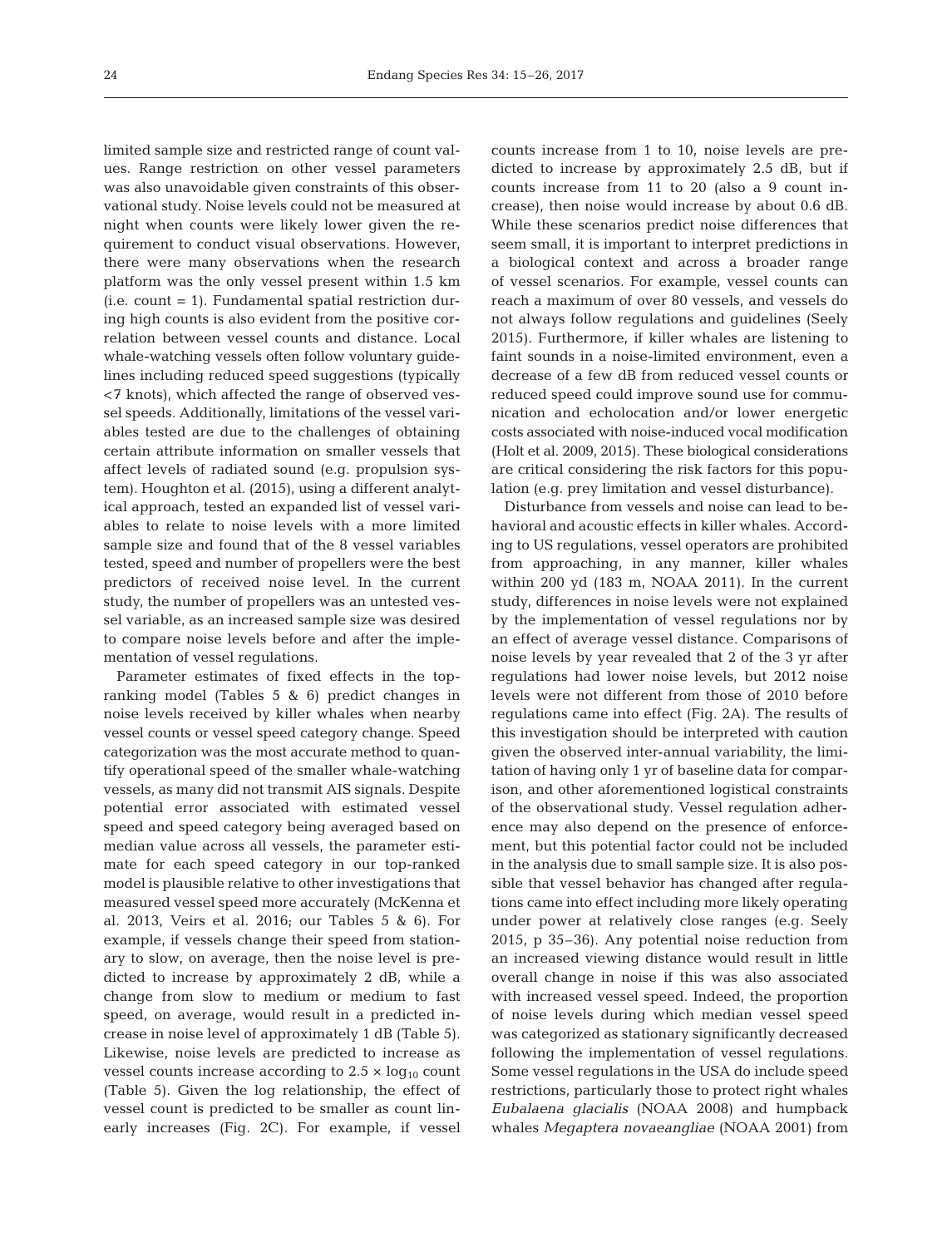vessel collision risk. A speed restriction was considered during the regulations process for killer whales, but this component was deemed too difficult to enforce given lack of vessel tracking technology with smaller vessels (NOAA 2009, 2011). Future technological advances may enable more feasible solutions to this specific enforcement challenge. Other measures to reduce nearby vessel counts around endangered killer whales, such as a protected area free of vessels (no-go zone), have also been proposed (NOAA 2009, 2011).

Received SPLs measured from the DTAGs provided spatially accurate representations of vessel noise exposure in killer whales, but flow noise and tagging logistics temporally limited data collection and availability. Potential shielding effects of the whale's body relative to the hydrophones on the tag, particularly at the higher frequencies relative to body size, might also affect measured noise levels. Nonetheless, received noise levels reported here were highly consistent with those measured by acoustic monitoring equipment in close proximity to individuals of the same killer whale population in the same study area (Holt et al. 2009). Future work that continues to monitor noise levels across a broader range of vessel scenarios and time periods is needed as vessel regulations continue to be implemented. While in creased noise can have many effects on the hearing and use of sound by killer whales and other marine mammals, noise is not the only effect of nearby vessels. Disturbance from vessel presence itself is also a documented effect (Williams et al. 2011); thus, there is a complexity of factors that need to be considered by protected species managers. Future investigations that incorporate analyses of behavioral effects re lated to the use of sound and other mechanisms that are attributed to specific vessel variables and associated noise are needed to determine these additional effects.

*Acknowledgements*. This work was funded by the NOAA Ocean Acoustics Program and NOAA/NMFS Northwest Fisheries Science Center. The ECHO Program, Port of Vancouver, provided funds for DTAG hydrophone calibrations. We thank Juliana Houghton, Dave Haas, Robin Baird, and others for field assistance. We thank Eric Ward and Eli Holmes for statistical advice; Sander von Benda-Beckmann for providing advice and Matlab scripts to separate flow noise from ambient noise; Alessandro Bocconcelli, Ann Allen, Frants Jensen, Alison Stimpert, Stacy DeRuiter, Paul Wensveen, and Patrick Miller for providing valuable support and feedback on DTAG logistics, analysis, and calibration; Damon Holzer for the preparation of Fig. 1; and 4 anonymous reviewers for their constructive feedback on the manuscript.

#### LITERATURE CITED

- [Barrett-Lennard LG, Ford JKB, Heise KA \(1996\) The mixed](https://doi.org/10.1006/anbe.1996.0059) blessings of echolocation: differences in sonar use by fish-eating and mammal-eating killer whales. Anim Behav 51:553-565
- [Bassett C, Polagye B, Holt MM, Thompson J \(2012\) A vessel](https://doi.org/10.1121/1.4763548) noise budget for Admiralty Inlet, Puget Sound, Washington (USA). J Acoust Soc Am 132:3706-3719
- [Bates D, Maechler M, Bolker B, Walker S \(2014\) lme4: linear](http://cran.r-project.org/package=lme4) mixed-effects models using Eigen and S4\_. R package version 1.1-7. http://cran.r-project.org/package=lme4
- [Branstetter BK, St. Ledger J, Acton D, Stewart J, Houser D,](https://doi.org/10.1121/1.4979116) Finneran J, Jenkins K (2017) Killer whale (*Orcinus orca*) behavioral audiograms. J Acoust Soc Am 141: 2387–2398
- [DeRuiter SL, Southall BL, Calambokids J, Zimmer WMX](https://doi.org/10.1098/rsbl.2013.0223) and others (2013) First direct measurements of behavioural responses by Cuvier's beaked whales to midfrequency active sonar. Biol Lett 9:20130223
- [Erbe C \(2002\) Underwater noise of whale-watching boats](https://doi.org/10.1111/j.1748-7692.2002.tb01045.x) and potential effects on killer whales *(Orcinus orca)*. Mar Mamm Sci 18:394-418
- [ESA \(Endangered Species Act\) \(1973\) Endangered Species](https://www.gpo.gov/fdsys/pkg/USCODE-2012-title16/html/USCODE-2012-title16-chap35-sec1531.htm) Act of 1973. 16 United States Code, Chap 35, Sections 1531–1544. www.nmfs.noaa.gov/pr/pdfs/laws/esa.pdf
	- Fox J, Wesiberg S, Friendly M, Hong J, Andersen R, Firth D, Taylor S (2015) Package 'effects'. R package version 3.0- 4. http: //cran.r-project.org/package=effects
- [Geffroy B, Samia DSM, Bessa E, Blumstein DT \(2015\) How](https://doi.org/10.1016/j.tree.2015.09.010) nature-based tourism might increase prey vulnerability to predators. Trends Ecol Evol 30:755-765
	- Giles DA (2014) Southern resident killer whales (*Orcinus orca*): a novel non-invasive method to study southern resident killer whales and vessel compliance with regulations. PhD dissertation, University of California, Davis, CA
- [Goldbogen JA, Calambokidis J, Shadwick RE, Oleson EM,](https://doi.org/10.1242/jeb.02135) McDonald MA, Hildebrand JA (2006) Kinematics of foraging dives and lunge-feeding in fin whales. J Exp Biol 209: 1231–1244
- [Hanson MB, Baird RW, Ford JKB, Hempelmann-Halos J and](https://doi.org/10.3354/esr00263) others (2010) Species and stock identification of prey consumed by endangered southern resident killer whales in their summer range. Endang Species Res 11: 69–82
- [Holt MM, Noren DP, Veirs V, Emmons CK, Veirs S \(2009\)](https://doi.org/10.1121/1.3040028) Speaking up: Killer whales (*Orcinus orca*) increase their call amplitude in response to vessel noise. J Acoust Soc Am 125:EL27-EL32
- [Holt MM, Noren DP, Dunkin RC, Williams TM \(2015\) Vocal](https://doi.org/10.1242/jeb.122424) performance affects metabolic rate in dolphins: implications for animals communicating in noisy environments. J Exp Biol 218: 1647–1654
- [Houghton J, Holt MM, Giles DA, Hanson MB and others](https://doi.org/10.1371/journal.pone.0140119) (2015) The relationship between vessel traffic and noise levels received by killer whales (*Orcinus orca*). PLOS ONE 10:e0140119
- [Johnson MP, Tyack PL \(2003\) A digital acoustic recording](https://doi.org/10.1109/JOE.2002.808212) tag for measuring the response of wild marine mammals to sound. IEEE J Oceanic Eng 28:3-12
	- Krahn MM, Wade PR, Kalinowski ST, Dahlheim ME and others (2002) Status review of southern resident killer whales (*Orcinus orca*) under the Endangered Species Act. NOAA Tech Memo NMFS-NWFSC-54. US Department of Commerce, Seattle, WA